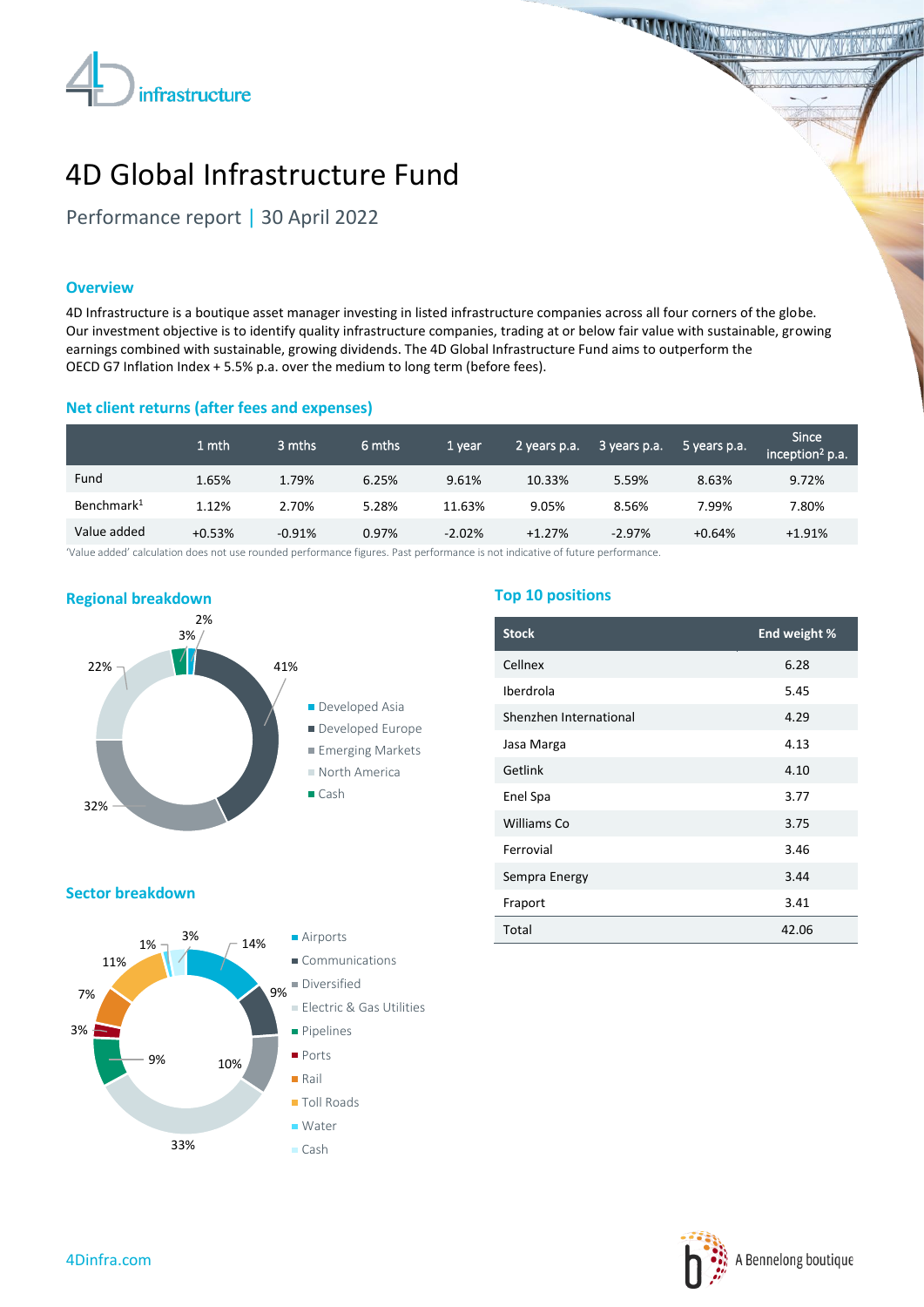# **Portfolio performance review**

The 4D Global Infrastructure Fund was up a net 1.65% (AUD) in April 2022, out-performing the benchmark's return of 1.12% (by 0.53%) but slightly under-performing the FTSE 50/50 Infrastructure Index which was up 1.82% (AUD). Currency contributed 237bps to performance in April.

The strongest performer for April was European utility Iberdrola up 11% after strong Q1 results despite the very unique energy market in Europe at present. The stock had been oversold on concerns around energy pricing and the Q1 performance and reiteration of guidance saw a much deserved re-rating.

The weakest performer in April was Brazilian rail operator Rumo down 11.7% on concerns that a previously expected very strong corn crop could be threatened by lack of rain towards the point of harvest. Rumo has locked in most of its capacity in take or pay contracts so the sell off is unwarranted.

We continue to believe Central Banks will act prudently and cautiously in adjusting monetary policy in response to inflation pressures. But regardless we believe infrastructure is an asset class that can do well in an inflationary environment, and we believe it is a sensible portfolio allocation at the current stage of the economic cycle. Within infrastructure we continue to favour user pays and real return utilities.

#### **Month in review**

The war in Ukraine, plus emerging inflationary pressures, is dimming global economic growth forecasts. The IMF reports that, beyond its immediate and tragic humanitarian impact, the war will slow economic growth and increase inflation. Overall economic risks have risen sharply it said. The IMF have revised their projection for global growth downwards to 3.6% in both 2022 and 2023. Activity in Russia is forecast to shrink by 8.5%, and in Ukraine by 35% in 2022.

#### **Weaker Outlook**

The IMF sees growth in 2022 and 2023 lower than it did in January



Source: International Monetary Fund Note: 2022 and 2023 are forecasts

Similarly, the World Bank cut its forecast for global growth in 2022 to 3.2% from a January prediction of 4.1%. The decline was spurred by a cut in the outlook for Europe and central Asia which include Russia and Ukraine. This compares with 5.7% expansion in 2021.

Bloomberg reports that Russia's central bank said the nation faces a very deep and prolonged economic contraction

along with higher inflation and reduced living standards, with sanctions depriving it of vital products and technology.

US inflation rose by the most since 1981 adding pressure on the Fed to raise interest rates even more aggressively. The CPI increased 8.5% in March from a year earlier, with gasoline costs driving 50% of the monthly increase.

China's top leadership vowed to boost economic stimulus and contain the country's worst Covid outbreak since 2020 as it threatens official growth targets for this year reports Bloomberg. The Communist Party's Politburo pledged to '*strengthen infrastructure construction in an all-around way*' and to support the housing market. Meantime, China is keeping its Covid Zero strategy.

The IMF's Global Bank Stress Test provides a first-of-its-kind assessment of potential shocks and spillovers to the world's banks. It is also a useful new tool for Central Banks and financial regulators to consider the effects of global shocks on domestic systems. The IMF analysis includes 25 years of bank-level data through 2020 for 257 of the largest lenders from across 24 advanced economies and 5 emerging markets. Together, the institutions account for 70% of the world's banking assets. Banking systems have seen a trend of strengthening capital in the wake of reforms launched after the 2008 GFC.

Banks in emerging markets face greater risks in an adverse scenario, reflecting the higher sensitivity of their core equity capital to shocks.

While this analysis predates the war in Ukraine and current concerns about stagflation, it suggests that banking systems remain able to absorb shocks from adverse developments in global growth and risk premia broadly in line with those seen during the pandemic, though there remain uncertainties associated with the evolution of capital levels during 2021 and the policy space to absorb new shocks.

#### **Upward trend**

Global bank capital has been rising, including during the depths<br>of the pandemic. (total regulatory capital ratio, median, all banks, percent)



Finally, HK's election season kicked-off with a surprise twist. Carrie Lam said she won't run for a second term, ending a momentous 5-year period that saw the city become more isolated due to a crackdown on democracy advocates and rigid Covid curbs. The committee of 1,500 largely pro-Beijing electors will pick the next leader on May 8.